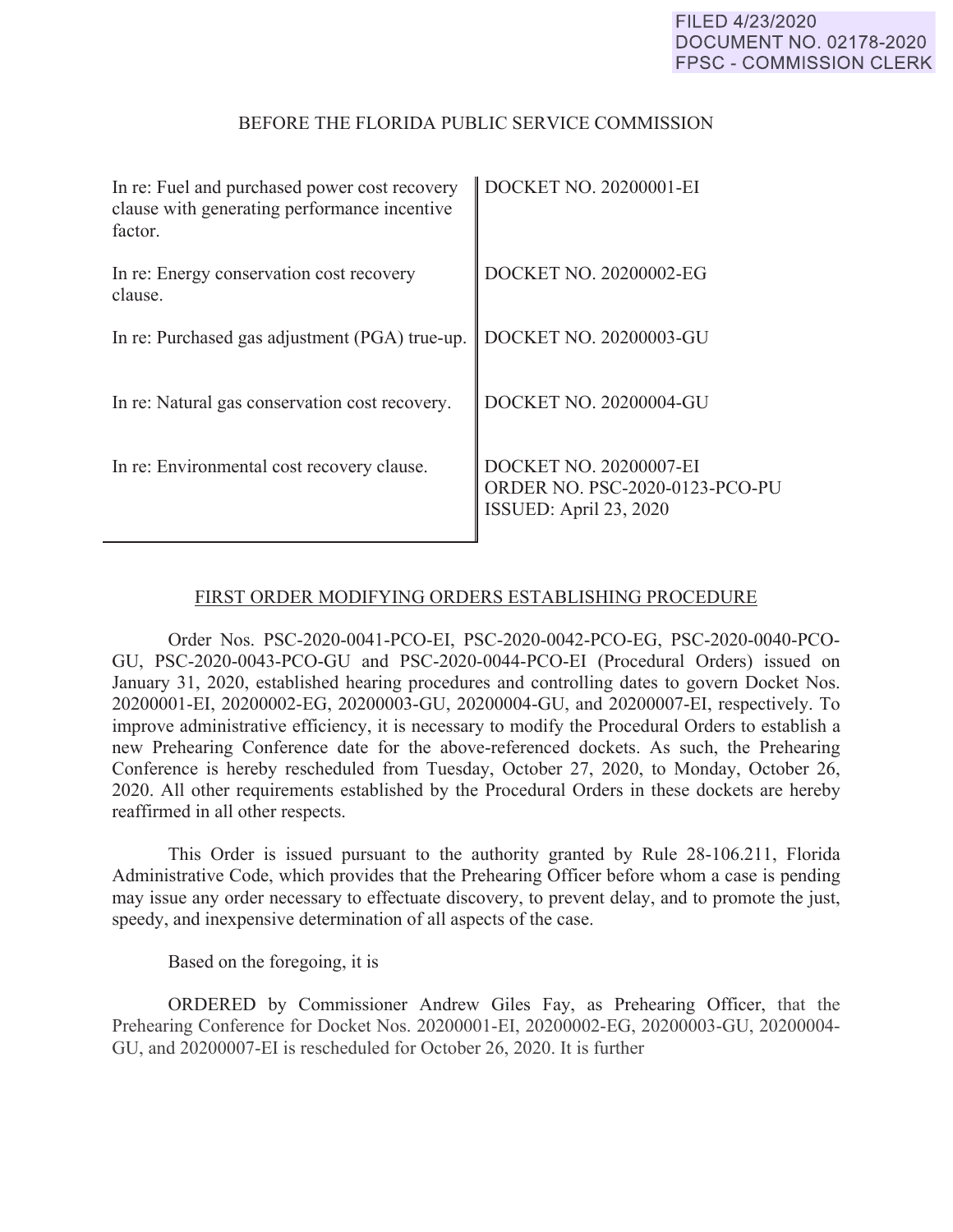ORDER NO. PSC-2020-0123-PCO-PU DOCKET NOS. 20200001-EI, 20200002-EG, 20200003-GU, 20200004-GU, 20200007-EI PAGE 2

ORDERED that the Procedural Orders in Docket Nos. 20200001-EI, 20200002-EG, 20200003-GU, 20200004-GU, and 20200007-EI are modified as set forth in the body of this Order. It is further

 ORDERED that all other requirements established by the Procedural Orders in Docket Nos. 20200001-EI, 20200002-EG, 20200003-GU, 20200004-GU, and 20200007-EI that are not inconsistent with this Order shall remain in full force and effect.

By ORDER of Commissioner Andrew Giles Fay, as Prehearing Officer, this 23rd day of April, 2020.

Nh I

 ANDREW GILES FAY Commissioner and Prehearing Officer Florida Public Service Commission 2540 Shumard Oak Boulevard Tallahassee, Florida 32399 (850) 413-6770 www.floridapsc.com

Copies furnished: A copy of this document is provided to the parties of record at the time of issuance and, if applicable, interested persons.

AJW

## NOTICE OF FURTHER PROCEEDINGS OR JUDICIAL REVIEW

The Florida Public Service Commission is required by Section 120.569(1), Florida Statutes, to notify parties of any administrative hearing or judicial review of Commission orders that is available under Sections 120.57 or 120.68, Florida Statutes, as well as the procedures and time limits that apply. This notice should not be construed to mean all requests for an administrative hearing or judicial review will be granted or result in the relief sought.

Mediation may be available on a case-by-case basis. If mediation is conducted, it does not affect a substantially interested person's right to a hearing.